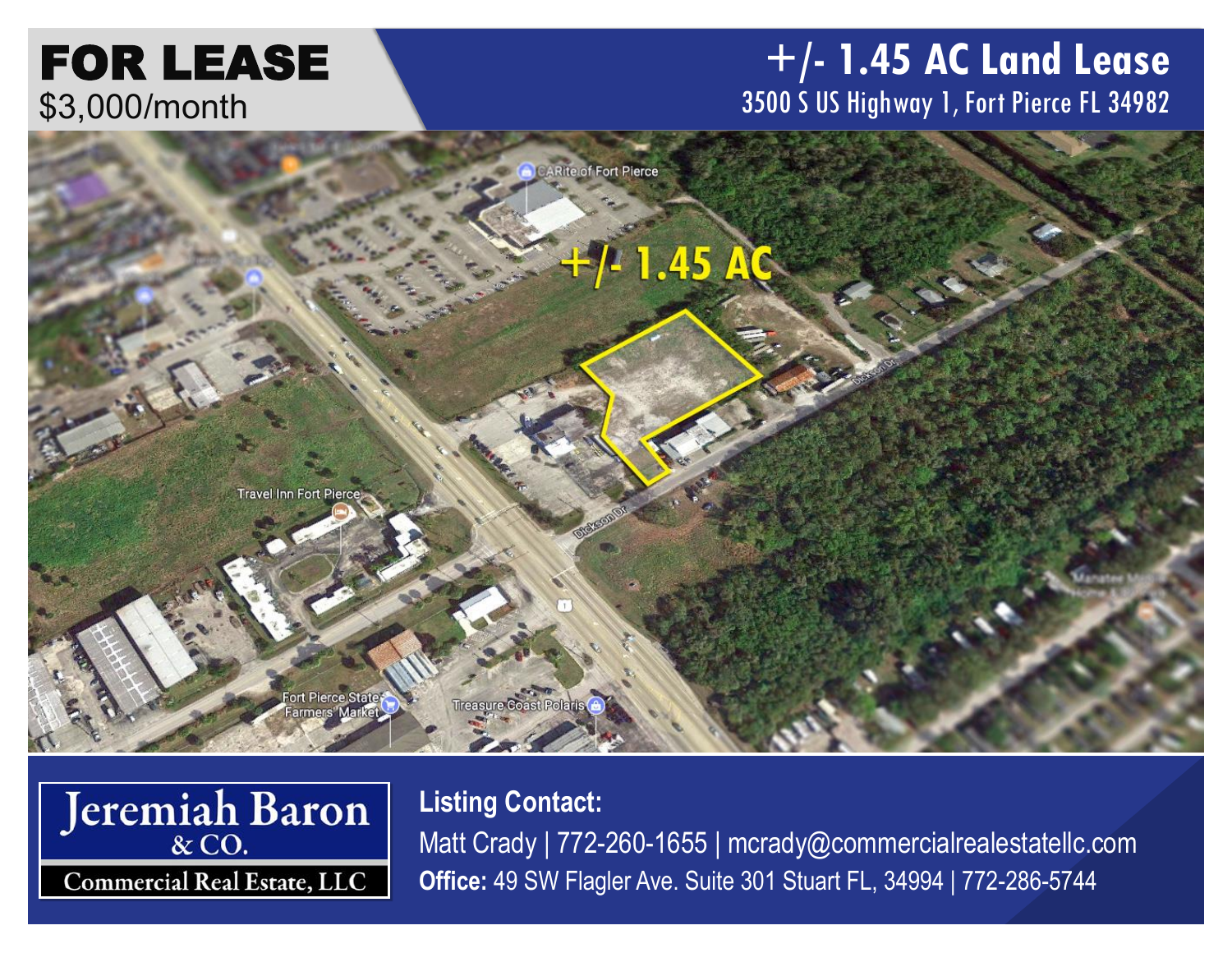### Property Details **+/- 1.45 AC Land Lease** 3500 S US Highway 1, Fort Pierce FL 34982

- Excellent land lease opportunity! Site features approximately +/- 1.45 acres of land
- Can be utilized as an equipment sale and rental services, auto related services, and more under CG Zoning.
- Site has accessibility from Dickson Drive and US Highway 1.



| -- - - - - - -       | 40,000,1110111       |
|----------------------|----------------------|
|                      |                      |
| <b>ACREAGE</b>       | $+/- 1.45$ AC        |
| <b>TRAFFIC COUNT</b> | 37,500 AADT          |
|                      |                      |
| <b>ZONING</b>        | CG - St Lucie County |
| <b>LAND USE</b>      | <b>Auto Sales</b>    |
| <b>UTILITIES</b>     | Undisclosed          |

**LEASE RATE** \$3,000/month

NO WARRANTY OR REPRESENTATION, EXPRESS OR IMPLIED, IS MADE AS TO THE ACCURACY OF THE INFORMATION CONTAINED HEREIN, AND THE SAME IS SUBMITTED SUBJECT TO ERRORS, OMISSIONS, CHANGE OF PRICE, RENTAL OR OTHER CONDITIONS, PRIOR SALE, LEASE OR FINANCING, OR WITHDRAWAL WITHOUT NOTICE, AND OF ANY SPECIAL LISTING CONDITIONS IMPOSED BY OUR PRINCIPALS NO WARRANTIES OR REPRESENTATIONS ARE MADE AS TO THE CONDITION OF THE PROPERTY OR ANY HAZARDS CONTAINED THEREIN ARE ANY TO BE IMPLIED.



Matt Crady | 772-260-1655 | mcrady@commercialrealestatellc.com **Office:** 49 SW Flagler Ave. Suite 301 Stuart FL, 34994 | 772-286-5744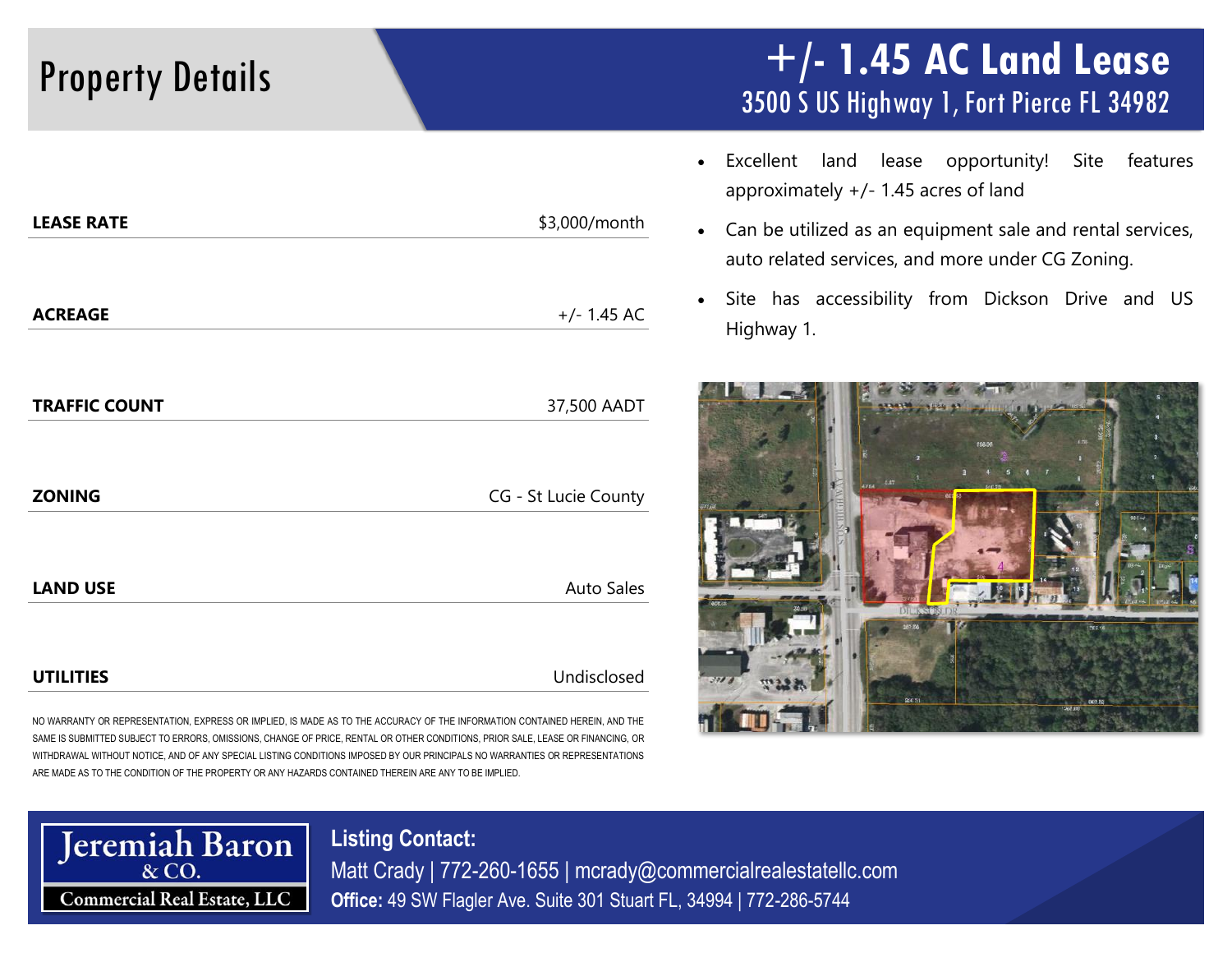| <b>2017 Demographics</b>                                   |        |        |                    |        |       |  |
|------------------------------------------------------------|--------|--------|--------------------|--------|-------|--|
| <b>Total Population</b><br><b>Average Household Income</b> |        |        | <b>Average Age</b> |        |       |  |
| 1 Mile                                                     | 5,453  | 1 Mile | \$39,350           | 1 Mile | 44.20 |  |
| 3 Mile                                                     | 31,384 | 3 Mile | \$45,854           | 3 Mile | 39.70 |  |
| 5 Mile                                                     | 77,886 | 5 Mile | \$50,795           | 5 Mile | 40.20 |  |



**Listing Contact:** Matt Crady | 772-260-1655 | mcrady@commercialrealestatellc.com **Office:** 49 SW Flagler Ave. Suite 301 Stuart FL, 34994 | 772-286-5744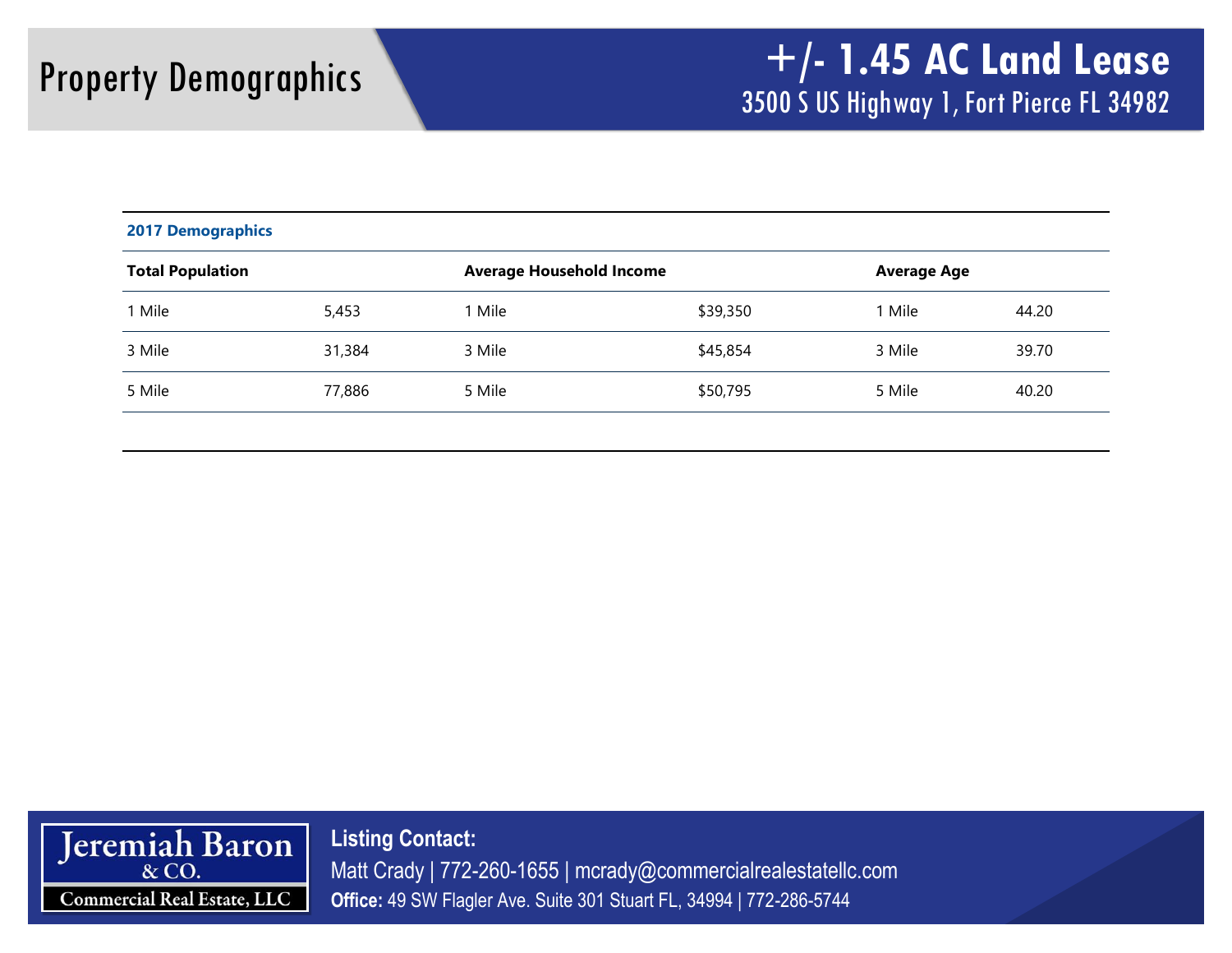### Zoning Information **+/- 1.45 AC Land Lease** 3500 S US Highway 1, Fort Pierce FL 34982

### **CG - Commercial General**

Purpose. The purpose of this district is to provide and protect an environment suitable for a wide variety of commercial uses intended to serve a population over a large market area, which do not impose undesirable noise, vibration, odor, dust, or offensive effects on the surrounding area, together with such other uses as may be necessary to and compatible with general commercial surroundings. The number in "( )" following each identified use corresponds to the SIC Code reference described in Section 3.01.02(B). The number 999 applies to a use not defined under the SIC Code but may be further defined in Section 2.00.00 of this Code.

2. Permitted Uses:

a. Adjustment/collection and credit reporting services. (732)

b. Advertising. (731)

c. Amphitheaters. (999)

d. Amusements and recreation services - except stadiums, arenas, race tracks, amusement parks. (79)

- e. Apparel and accessory stores. (56)
- f. Automobile dealers. (55)
- g. Automotive rental, repairs and serv. (except body repairs). (751, 753, 754)
- h. Beauty and barber services. (723/724)
- i. Building materials, hardware and garden supply. (52)
- j. Cleaning services. (7349)
- k. Commercial printing. (999)
- l. Communications except towers. (48)
- m. Computer programming, data processing and other computer serv. (737)



**Listing Contact:** Matt Crady | 772-260-1655 | mcrady@commercialrealestatellc.com **Office:** 49 SW Flagler Ave. Suite 301 Stuart FL, 34994 | 772-286-5744

- n. Contract construction serv. (office and interior storage only). (15/16/17)
- o. Cultural activities and nature exhibitions. (999)
- p. Duplicating, mailing, commercial art/photo. and stenog. serv. (733)
- q. Eating places. (581)
- r. Educational services except public schools. (82)
- s. Engineering, accounting, research, management and related services. (87)
- t. Equipment rental and leasing services. (735)
- u. Executive, legislative, and judicial functions. (91/92/93/94/95/96/97)
- v. Farm labor and management services. (076)
- w. Financial, insurance, and real estate. (60/61/62/63/64/65/67)
- x. Food stores. (54)
- y. Funeral and crematory services. (726)
- z. Gasoline service stations. (5541)